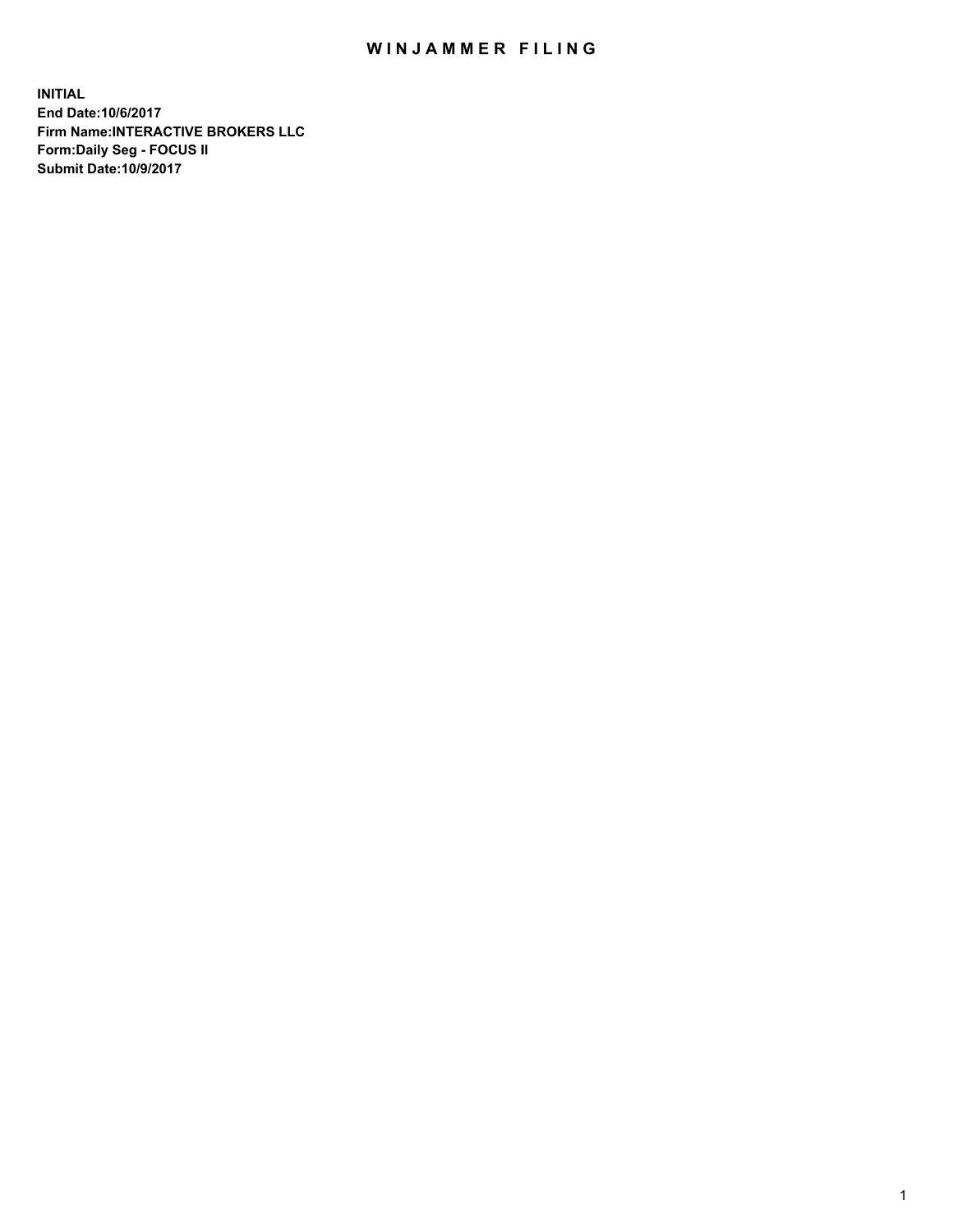## **INITIAL End Date:10/6/2017 Firm Name:INTERACTIVE BROKERS LLC Form:Daily Seg - FOCUS II Submit Date:10/9/2017 Daily Segregation - Cover Page**

| Name of Company<br><b>Contact Name</b><br><b>Contact Phone Number</b><br><b>Contact Email Address</b>                                                                                                                                                                                                                          | <b>INTERACTIVE BROKERS LLC</b><br><b>James Menicucci</b><br>203-618-8085<br>jmenicucci@interactivebrokers.c<br>om |
|--------------------------------------------------------------------------------------------------------------------------------------------------------------------------------------------------------------------------------------------------------------------------------------------------------------------------------|-------------------------------------------------------------------------------------------------------------------|
| FCM's Customer Segregated Funds Residual Interest Target (choose one):<br>a. Minimum dollar amount: ; or<br>b. Minimum percentage of customer segregated funds required:%; or<br>c. Dollar amount range between: and; or<br>d. Percentage range of customer segregated funds required between:% and%.                          | $\overline{\mathbf{0}}$<br>0<br>155,000,000 245,000,000<br>0 <sub>0</sub>                                         |
| FCM's Customer Secured Amount Funds Residual Interest Target (choose one):<br>a. Minimum dollar amount: ; or<br>b. Minimum percentage of customer secured funds required:%; or<br>c. Dollar amount range between: and; or<br>d. Percentage range of customer secured funds required between: % and %.                          | $\overline{\mathbf{0}}$<br>0<br>80,000,000 120,000,000<br>0 <sub>0</sub>                                          |
| FCM's Cleared Swaps Customer Collateral Residual Interest Target (choose one):<br>a. Minimum dollar amount: ; or<br>b. Minimum percentage of cleared swaps customer collateral required:% ; or<br>c. Dollar amount range between: and; or<br>d. Percentage range of cleared swaps customer collateral required between:% and%. | $\overline{\mathbf{0}}$<br>$\overline{\mathbf{0}}$<br>0 <sub>0</sub><br><u>00</u>                                 |

Attach supporting documents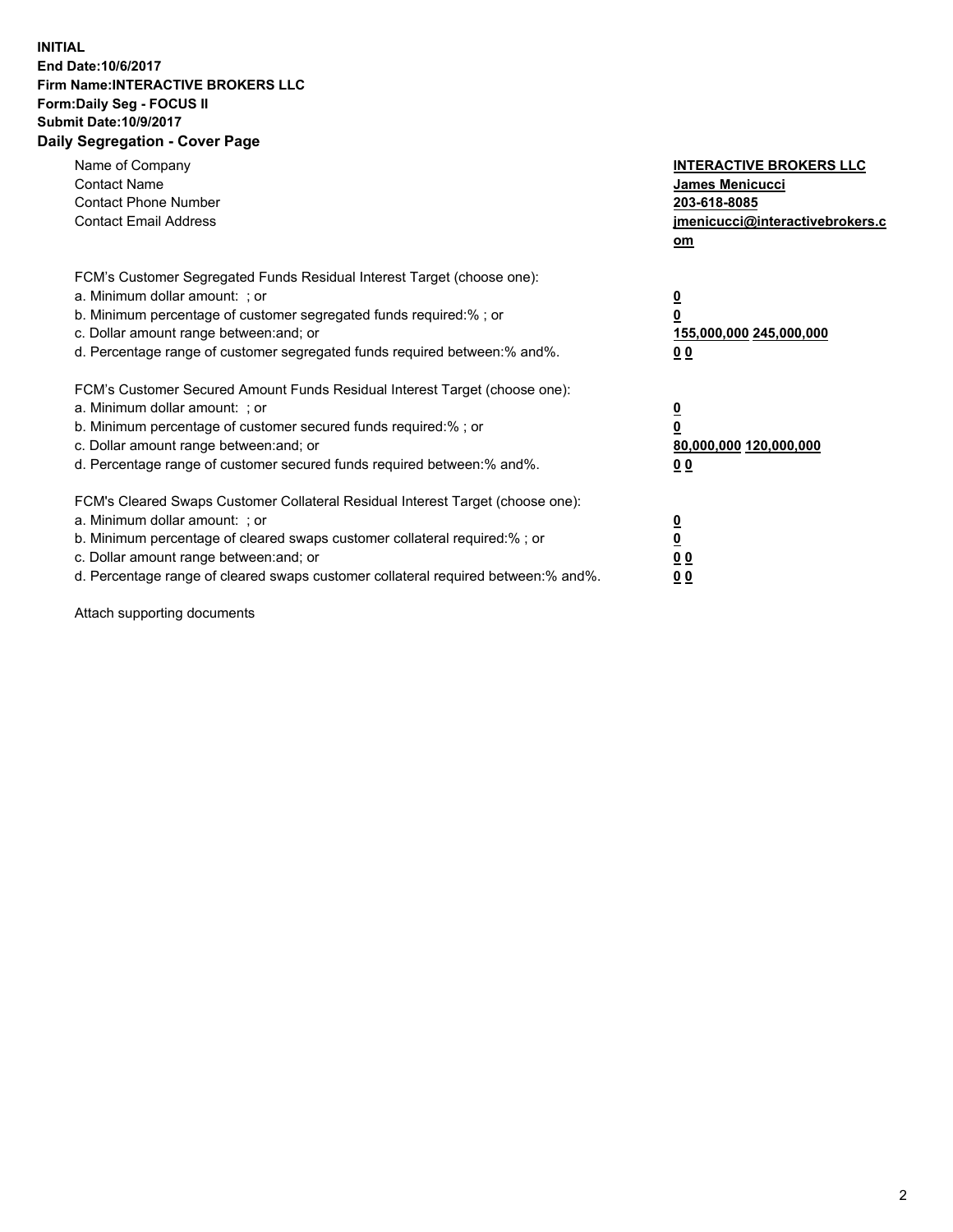## **INITIAL End Date:10/6/2017 Firm Name:INTERACTIVE BROKERS LLC Form:Daily Seg - FOCUS II Submit Date:10/9/2017 Daily Segregation - Secured Amounts**

| Foreign Futures and Foreign Options Secured Amounts                                         |                                                                                                                                                                                                                                                                                                                                                                                                                                                                                                                                                                                               |
|---------------------------------------------------------------------------------------------|-----------------------------------------------------------------------------------------------------------------------------------------------------------------------------------------------------------------------------------------------------------------------------------------------------------------------------------------------------------------------------------------------------------------------------------------------------------------------------------------------------------------------------------------------------------------------------------------------|
| Amount required to be set aside pursuant to law, rule or regulation of a foreign            | $0$ [7305]                                                                                                                                                                                                                                                                                                                                                                                                                                                                                                                                                                                    |
| government or a rule of a self-regulatory organization authorized thereunder                |                                                                                                                                                                                                                                                                                                                                                                                                                                                                                                                                                                                               |
| Net ledger balance - Foreign Futures and Foreign Option Trading - All Customers             |                                                                                                                                                                                                                                                                                                                                                                                                                                                                                                                                                                                               |
| A. Cash                                                                                     | 393,390,455 [7315]                                                                                                                                                                                                                                                                                                                                                                                                                                                                                                                                                                            |
| B. Securities (at market)                                                                   | $0$ [7317]                                                                                                                                                                                                                                                                                                                                                                                                                                                                                                                                                                                    |
| Net unrealized profit (loss) in open futures contracts traded on a foreign board of trade   | 13,862,705 [7325]                                                                                                                                                                                                                                                                                                                                                                                                                                                                                                                                                                             |
| Exchange traded options                                                                     |                                                                                                                                                                                                                                                                                                                                                                                                                                                                                                                                                                                               |
| a. Market value of open option contracts purchased on a foreign board of trade              | 105,085 [7335]                                                                                                                                                                                                                                                                                                                                                                                                                                                                                                                                                                                |
| b. Market value of open contracts granted (sold) on a foreign board of trade                | -167,160 [7337]                                                                                                                                                                                                                                                                                                                                                                                                                                                                                                                                                                               |
| Net equity (deficit) (add lines 1.2. and 3.)                                                | 407,191,085 [7345]                                                                                                                                                                                                                                                                                                                                                                                                                                                                                                                                                                            |
| Account liquidating to a deficit and account with a debit balances - gross amount           | 3,210 [7351]                                                                                                                                                                                                                                                                                                                                                                                                                                                                                                                                                                                  |
| Less: amount offset by customer owned securities                                            | 0 [7352] 3,210 [7354]                                                                                                                                                                                                                                                                                                                                                                                                                                                                                                                                                                         |
| Amount required to be set aside as the secured amount - Net Liquidating Equity              | 407,194,295 [7355]                                                                                                                                                                                                                                                                                                                                                                                                                                                                                                                                                                            |
| Method (add lines 4 and 5)                                                                  |                                                                                                                                                                                                                                                                                                                                                                                                                                                                                                                                                                                               |
| Greater of amount required to be set aside pursuant to foreign jurisdiction (above) or line | 407,194,295 [7360]                                                                                                                                                                                                                                                                                                                                                                                                                                                                                                                                                                            |
| 6.                                                                                          |                                                                                                                                                                                                                                                                                                                                                                                                                                                                                                                                                                                               |
| FUNDS DEPOSITED IN SEPARATE REGULATION 30.7 ACCOUNTS                                        |                                                                                                                                                                                                                                                                                                                                                                                                                                                                                                                                                                                               |
| Cash in banks                                                                               |                                                                                                                                                                                                                                                                                                                                                                                                                                                                                                                                                                                               |
| A. Banks located in the United States                                                       | 99,638,224 [7500]                                                                                                                                                                                                                                                                                                                                                                                                                                                                                                                                                                             |
| B. Other banks qualified under Regulation 30.7                                              | 0 [7520] 99,638,224 [7530]                                                                                                                                                                                                                                                                                                                                                                                                                                                                                                                                                                    |
| Securities                                                                                  |                                                                                                                                                                                                                                                                                                                                                                                                                                                                                                                                                                                               |
| A. In safekeeping with banks located in the United States                                   | 343,637,745 [7540]                                                                                                                                                                                                                                                                                                                                                                                                                                                                                                                                                                            |
| B. In safekeeping with other banks qualified under Regulation 30.7                          | 0 [7560] 343,637,745 [7570]                                                                                                                                                                                                                                                                                                                                                                                                                                                                                                                                                                   |
| Equities with registered futures commission merchants                                       |                                                                                                                                                                                                                                                                                                                                                                                                                                                                                                                                                                                               |
| A. Cash                                                                                     | $0$ [7580]                                                                                                                                                                                                                                                                                                                                                                                                                                                                                                                                                                                    |
| <b>B.</b> Securities                                                                        | $0$ [7590]                                                                                                                                                                                                                                                                                                                                                                                                                                                                                                                                                                                    |
| C. Unrealized gain (loss) on open futures contracts                                         | $0$ [7600]                                                                                                                                                                                                                                                                                                                                                                                                                                                                                                                                                                                    |
| D. Value of long option contracts                                                           | $0$ [7610]                                                                                                                                                                                                                                                                                                                                                                                                                                                                                                                                                                                    |
| E. Value of short option contracts                                                          | 0 [7615] 0 [7620]                                                                                                                                                                                                                                                                                                                                                                                                                                                                                                                                                                             |
| Amounts held by clearing organizations of foreign boards of trade                           |                                                                                                                                                                                                                                                                                                                                                                                                                                                                                                                                                                                               |
|                                                                                             | $0$ [7640]                                                                                                                                                                                                                                                                                                                                                                                                                                                                                                                                                                                    |
| <b>B.</b> Securities                                                                        | $0$ [7650]                                                                                                                                                                                                                                                                                                                                                                                                                                                                                                                                                                                    |
| C. Amount due to (from) clearing organization - daily variation                             | $0$ [7660]                                                                                                                                                                                                                                                                                                                                                                                                                                                                                                                                                                                    |
|                                                                                             | $0$ [7670]                                                                                                                                                                                                                                                                                                                                                                                                                                                                                                                                                                                    |
| E. Value of short option contracts                                                          | 0 [7675] 0 [7680]                                                                                                                                                                                                                                                                                                                                                                                                                                                                                                                                                                             |
| Amounts held by members of foreign boards of trade                                          |                                                                                                                                                                                                                                                                                                                                                                                                                                                                                                                                                                                               |
|                                                                                             | 78,343,761 [7700]                                                                                                                                                                                                                                                                                                                                                                                                                                                                                                                                                                             |
| <b>B.</b> Securities                                                                        | $0$ [7710]                                                                                                                                                                                                                                                                                                                                                                                                                                                                                                                                                                                    |
|                                                                                             | 11,485,508 [7720]                                                                                                                                                                                                                                                                                                                                                                                                                                                                                                                                                                             |
|                                                                                             | 105,085 [7730]                                                                                                                                                                                                                                                                                                                                                                                                                                                                                                                                                                                |
| E. Value of short option contracts                                                          | -167,160 [7735] 89,767,194 [7740]                                                                                                                                                                                                                                                                                                                                                                                                                                                                                                                                                             |
|                                                                                             | 0 [7760]                                                                                                                                                                                                                                                                                                                                                                                                                                                                                                                                                                                      |
|                                                                                             | $0$ [7765]                                                                                                                                                                                                                                                                                                                                                                                                                                                                                                                                                                                    |
|                                                                                             | 533,043,163 [7770]                                                                                                                                                                                                                                                                                                                                                                                                                                                                                                                                                                            |
|                                                                                             | 125,848,868 [7380]                                                                                                                                                                                                                                                                                                                                                                                                                                                                                                                                                                            |
|                                                                                             |                                                                                                                                                                                                                                                                                                                                                                                                                                                                                                                                                                                               |
|                                                                                             | 80,000,000 [7780]                                                                                                                                                                                                                                                                                                                                                                                                                                                                                                                                                                             |
|                                                                                             | 45,848,868 [7785]                                                                                                                                                                                                                                                                                                                                                                                                                                                                                                                                                                             |
|                                                                                             | A. Cash<br>D. Value of long option contracts<br>A. Cash<br>C. Unrealized gain (loss) on open futures contracts<br>D. Value of long option contracts<br>Amounts with other depositories designated by a foreign board of trade<br>Segregated funds on hand<br>Total funds in separate section 30.7 accounts<br>Excess (deficiency) Set Aside for Secured Amount (subtract line 7 Secured Statement<br>Page 1 from Line 8)<br>Management Target Amount for Excess funds in separate section 30.7 accounts<br>Excess (deficiency) funds in separate 30.7 accounts over (under) Management Target |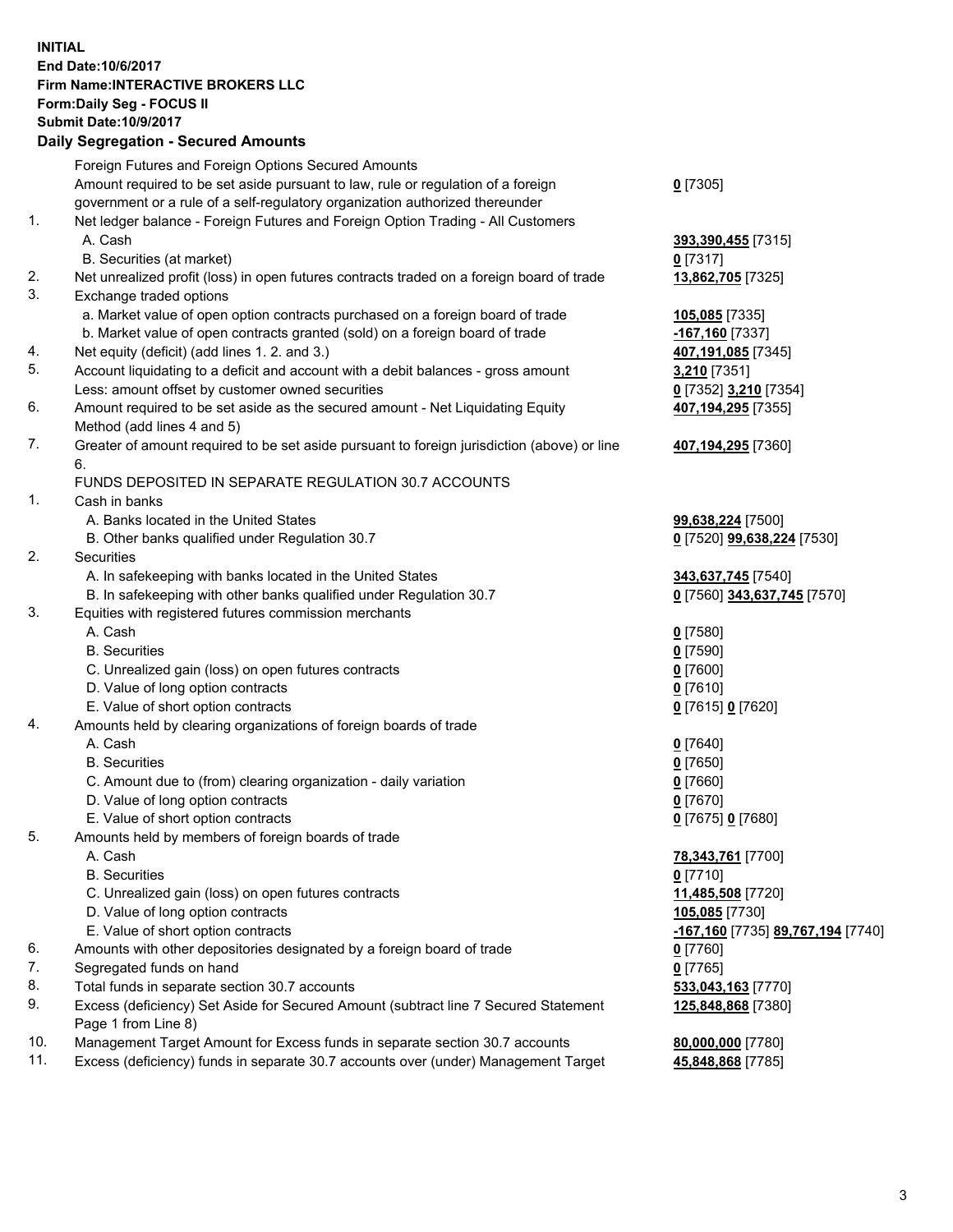**INITIAL End Date:10/6/2017 Firm Name:INTERACTIVE BROKERS LLC Form:Daily Seg - FOCUS II Submit Date:10/9/2017 Daily Segregation - Segregation Statement** SEGREGATION REQUIREMENTS(Section 4d(2) of the CEAct) 1. Net ledger balance A. Cash **4,700,216,520** [7010] B. Securities (at market) **0** [7020] 2. Net unrealized profit (loss) in open futures contracts traded on a contract market **-152,552,762** [7030] 3. Exchange traded options A. Add market value of open option contracts purchased on a contract market **101,924,946** [7032] B. Deduct market value of open option contracts granted (sold) on a contract market **-215,383,109** [7033] 4. Net equity (deficit) (add lines 1, 2 and 3) **4,434,205,595** [7040] 5. Accounts liquidating to a deficit and accounts with debit balances - gross amount **212,502** [7045] Less: amount offset by customer securities **0** [7047] **212,502** [7050] 6. Amount required to be segregated (add lines 4 and 5) **4,434,418,097** [7060] FUNDS IN SEGREGATED ACCOUNTS 7. Deposited in segregated funds bank accounts A. Cash **1,071,587,359** [7070] B. Securities representing investments of customers' funds (at market) **2,329,683,575** [7080] C. Securities held for particular customers or option customers in lieu of cash (at market) **0** [7090] 8. Margins on deposit with derivatives clearing organizations of contract markets A. Cash **20,002,134** [7100] B. Securities representing investments of customers' funds (at market) **1,338,440,271** [7110] C. Securities held for particular customers or option customers in lieu of cash (at market) **0** [7120] 9. Net settlement from (to) derivatives clearing organizations of contract markets **-10,903,975** [7130] 10. Exchange traded options A. Value of open long option contracts **101,913,647** [7132] B. Value of open short option contracts **-215,380,832** [7133] 11. Net equities with other FCMs A. Net liquidating equity **0** [7140] B. Securities representing investments of customers' funds (at market) **0** [7160] C. Securities held for particular customers or option customers in lieu of cash (at market) **0** [7170] 12. Segregated funds on hand **0** [7150] 13. Total amount in segregation (add lines 7 through 12) **4,635,342,179** [7180] 14. Excess (deficiency) funds in segregation (subtract line 6 from line 13) **200,924,082** [7190] 15. Management Target Amount for Excess funds in segregation **155,000,000** [7194]

16. Excess (deficiency) funds in segregation over (under) Management Target Amount Excess

**45,924,082** [7198]